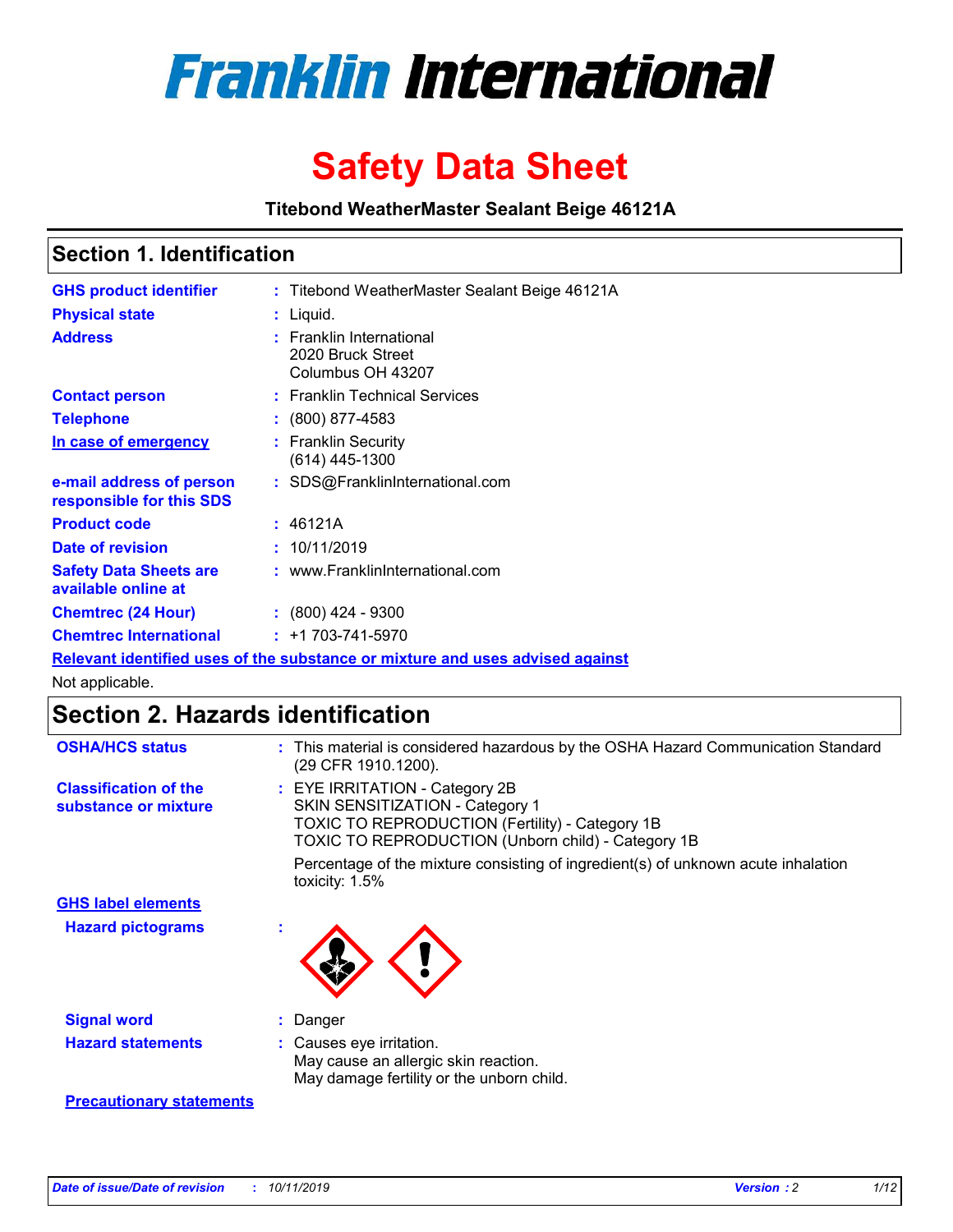### **Section 2. Hazards identification**

| <b>Prevention</b>                          | : Obtain special instructions before use. Do not handle until all safety precautions have<br>been read and understood. Wear protective gloves. Wear eye or face protection.<br>Wear protective clothing. Avoid breathing vapor. Wash hands thoroughly after handling.<br>Contaminated work clothing must not be allowed out of the workplace.                                                        |
|--------------------------------------------|------------------------------------------------------------------------------------------------------------------------------------------------------------------------------------------------------------------------------------------------------------------------------------------------------------------------------------------------------------------------------------------------------|
| <b>Response</b>                            | : IF exposed or concerned: Get medical attention. IF ON SKIN: Wash with plenty of<br>soap and water. Wash contaminated clothing before reuse. If skin irritation or rash<br>occurs: Get medical attention. IF IN EYES: Rinse cautiously with water for several<br>minutes. Remove contact lenses, if present and easy to do. Continue rinsing. If eye<br>irritation persists: Get medical attention. |
| <b>Storage</b>                             | : Store locked up.                                                                                                                                                                                                                                                                                                                                                                                   |
| <b>Disposal</b>                            | : Dispose of contents and container in accordance with all local, regional, national and<br>international regulations.                                                                                                                                                                                                                                                                               |
| <b>Hazards not otherwise</b><br>classified | : Product generates methanol during cure.                                                                                                                                                                                                                                                                                                                                                            |
|                                            |                                                                                                                                                                                                                                                                                                                                                                                                      |

## **Section 3. Composition/information on ingredients**

| <b>Substance/mixture</b><br>Mixture                  |               |                     |
|------------------------------------------------------|---------------|---------------------|
| <b>Ingredient name</b>                               | $\frac{9}{6}$ | <b>CAS number</b>   |
| 3-aminopropyltriethoxysilane<br>Dibutyltin dilaurate | ≤3<br>$≤0.3$  | 919-30-2<br>77-58-7 |

Any concentration shown as a range is to protect confidentiality or is due to batch variation.

**There are no additional ingredients present which, within the current knowledge of the supplier and in the concentrations applicable, are classified as hazardous to health or the environment and hence require reporting in this section.**

**Occupational exposure limits, if available, are listed in Section 8.**

### **Section 4. First aid measures**

| <b>Description of necessary first aid measures</b> |                                                                                                                                                                                                                                                                                                                                                                                                                                                                                                                                                                                                                                                                                                                                                                           |  |  |  |
|----------------------------------------------------|---------------------------------------------------------------------------------------------------------------------------------------------------------------------------------------------------------------------------------------------------------------------------------------------------------------------------------------------------------------------------------------------------------------------------------------------------------------------------------------------------------------------------------------------------------------------------------------------------------------------------------------------------------------------------------------------------------------------------------------------------------------------------|--|--|--|
| <b>Eye contact</b>                                 | : Immediately flush eyes with plenty of water, occasionally lifting the upper and lower<br>eyelids. Check for and remove any contact lenses. Continue to rinse for at least 10<br>minutes. If irritation persists, get medical attention.                                                                                                                                                                                                                                                                                                                                                                                                                                                                                                                                 |  |  |  |
| <b>Inhalation</b>                                  | : Remove victim to fresh air and keep at rest in a position comfortable for breathing. If<br>not breathing, if breathing is irregular or if respiratory arrest occurs, provide artificial<br>respiration or oxygen by trained personnel. It may be dangerous to the person providing<br>aid to give mouth-to-mouth resuscitation. Get medical attention. If unconscious, place<br>in recovery position and get medical attention immediately. Maintain an open airway.<br>Loosen tight clothing such as a collar, tie, belt or waistband. In case of inhalation of<br>decomposition products in a fire, symptoms may be delayed. The exposed person may<br>need to be kept under medical surveillance for 48 hours.                                                       |  |  |  |
| <b>Skin contact</b>                                | : Wash with plenty of soap and water. Remove contaminated clothing and shoes. Wash<br>contaminated clothing thoroughly with water before removing it, or wear gloves.<br>Continue to rinse for at least 10 minutes. Get medical attention. In the event of any<br>complaints or symptoms, avoid further exposure. Wash clothing before reuse. Clean<br>shoes thoroughly before reuse.                                                                                                                                                                                                                                                                                                                                                                                     |  |  |  |
| <b>Ingestion</b>                                   | : Wash out mouth with water. Remove dentures if any. Remove victim to fresh air and<br>keep at rest in a position comfortable for breathing. If material has been swallowed and<br>the exposed person is conscious, give small quantities of water to drink. Stop if the<br>exposed person feels sick as vomiting may be dangerous. Do not induce vomiting<br>unless directed to do so by medical personnel. If vomiting occurs, the head should be<br>kept low so that vomit does not enter the lungs. Get medical attention. Never give<br>anything by mouth to an unconscious person. If unconscious, place in recovery position<br>and get medical attention immediately. Maintain an open airway. Loosen tight clothing<br>such as a collar, tie, belt or waistband. |  |  |  |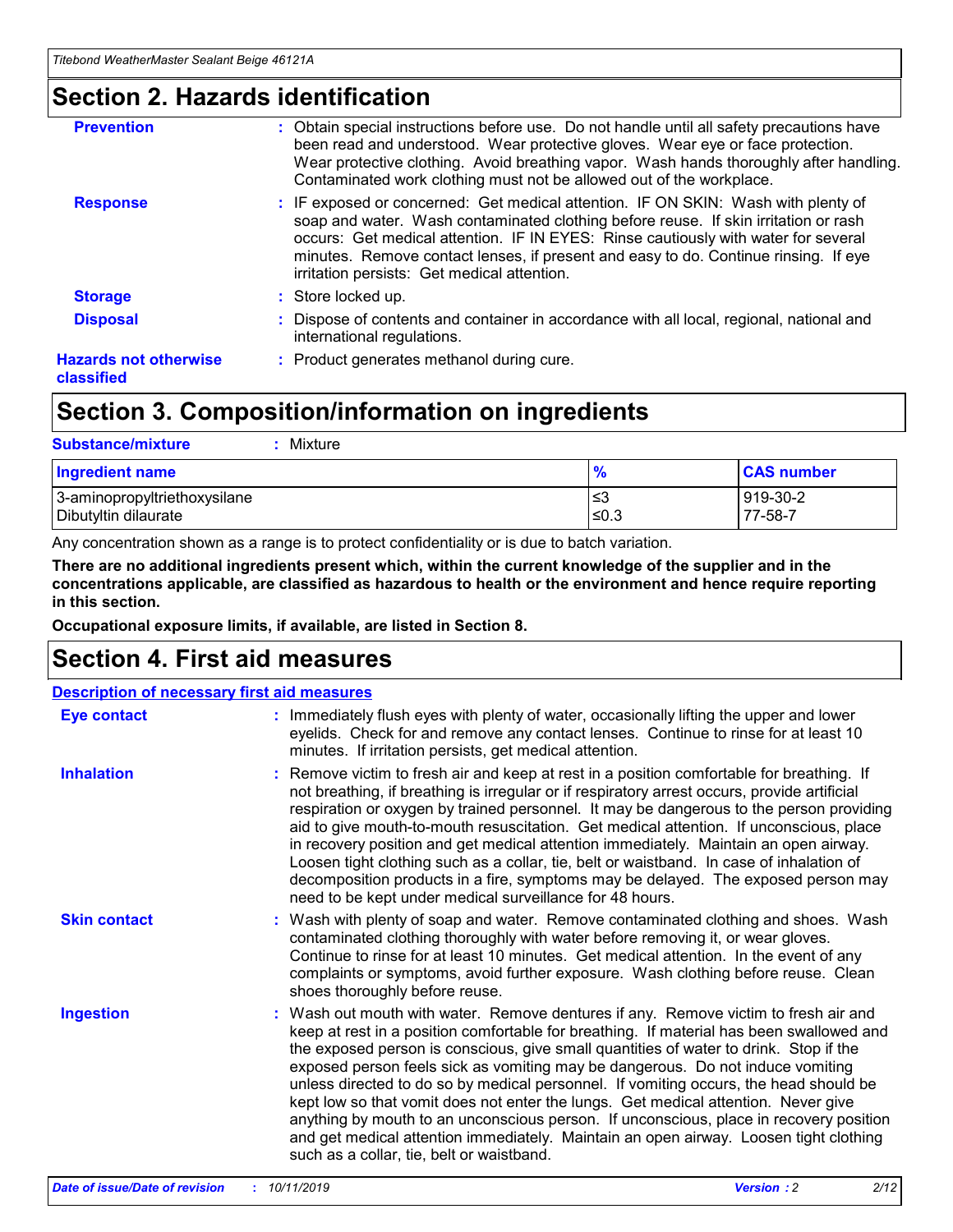## **Section 4. First aid measures**

| Most important symptoms/effects, acute and delayed |  |                                                                                                                                                                                                                                                                                                                                                                                                                 |
|----------------------------------------------------|--|-----------------------------------------------------------------------------------------------------------------------------------------------------------------------------------------------------------------------------------------------------------------------------------------------------------------------------------------------------------------------------------------------------------------|
| <b>Potential acute health effects</b>              |  |                                                                                                                                                                                                                                                                                                                                                                                                                 |
| <b>Eye contact</b>                                 |  | : May cause eye irritation.                                                                                                                                                                                                                                                                                                                                                                                     |
| <b>Inhalation</b>                                  |  | : No known significant effects or critical hazards.                                                                                                                                                                                                                                                                                                                                                             |
| <b>Skin contact</b>                                |  | : May cause skin irritation.                                                                                                                                                                                                                                                                                                                                                                                    |
| <b>Ingestion</b>                                   |  | : No known significant effects or critical hazards.                                                                                                                                                                                                                                                                                                                                                             |
| <b>Over-exposure signs/symptoms</b>                |  |                                                                                                                                                                                                                                                                                                                                                                                                                 |
| <b>Eye contact</b>                                 |  | : Adverse symptoms may include the following:<br>irritation<br>watering<br>redness                                                                                                                                                                                                                                                                                                                              |
| <b>Inhalation</b>                                  |  | : Adverse symptoms may include the following:<br>reduced fetal weight<br>increase in fetal deaths<br>skeletal malformations                                                                                                                                                                                                                                                                                     |
| <b>Skin contact</b>                                |  | : Adverse symptoms may include the following:<br>irritation<br>redness<br>reduced fetal weight<br>increase in fetal deaths<br>skeletal malformations                                                                                                                                                                                                                                                            |
| <b>Ingestion</b>                                   |  | : Adverse symptoms may include the following:<br>reduced fetal weight<br>increase in fetal deaths<br>skeletal malformations                                                                                                                                                                                                                                                                                     |
|                                                    |  | <b>Indication of immediate medical attention and special treatment needed, if necessary</b>                                                                                                                                                                                                                                                                                                                     |
| <b>Notes to physician</b>                          |  | : In case of inhalation of decomposition products in a fire, symptoms may be delayed.<br>The exposed person may need to be kept under medical surveillance for 48 hours.                                                                                                                                                                                                                                        |
| <b>Specific treatments</b>                         |  | : No specific treatment.                                                                                                                                                                                                                                                                                                                                                                                        |
| <b>Protection of first-aiders</b>                  |  | : No action shall be taken involving any personal risk or without suitable training. If it is<br>suspected that fumes are still present, the rescuer should wear an appropriate mask or<br>self-contained breathing apparatus. It may be dangerous to the person providing aid to<br>give mouth-to-mouth resuscitation. Wash contaminated clothing thoroughly with water<br>before removing it, or wear gloves. |

**See toxicological information (Section 11)**

### **Section 5. Fire-fighting measures**

| <b>Extinguishing media</b>                             |                                                                                                                                                                                                     |
|--------------------------------------------------------|-----------------------------------------------------------------------------------------------------------------------------------------------------------------------------------------------------|
| <b>Suitable extinguishing</b><br>media                 | : Use an extinguishing agent suitable for the surrounding fire.                                                                                                                                     |
| <b>Unsuitable extinguishing</b><br>media               | : None known.                                                                                                                                                                                       |
| <b>Specific hazards arising</b><br>from the chemical   | : In a fire or if heated, a pressure increase will occur and the container may burst.                                                                                                               |
| <b>Hazardous thermal</b><br>decomposition products     | : Decomposition products may include the following materials:<br>carbon dioxide<br>carbon monoxide<br>nitrogen oxides<br>metal oxide/oxides                                                         |
| <b>Special protective actions</b><br>for fire-fighters | : Promptly isolate the scene by removing all persons from the vicinity of the incident if<br>there is a fire. No action shall be taken involving any personal risk or without suitable<br>training. |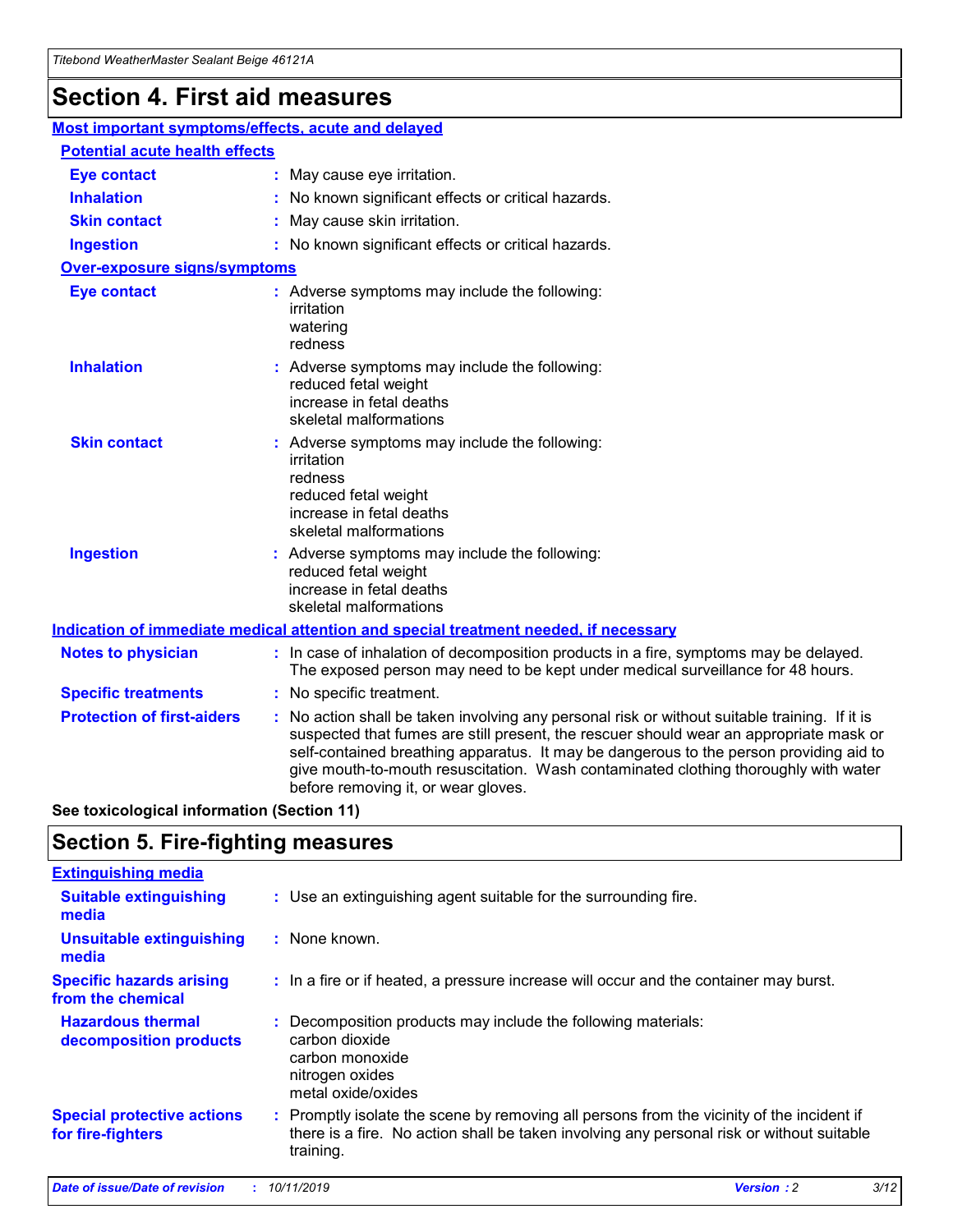### **Section 5. Fire-fighting measures**

**Special protective equipment for fire-fighters** Fire-fighters should wear appropriate protective equipment and self-contained breathing **:** apparatus (SCBA) with a full face-piece operated in positive pressure mode.

### **Section 6. Accidental release measures**

#### **Personal precautions, protective equipment and emergency procedures**

| For non-emergency<br>personnel                               | : No action shall be taken involving any personal risk or without suitable training.<br>Evacuate surrounding areas. Keep unnecessary and unprotected personnel from<br>entering. Do not touch or walk through spilled material. Avoid breathing vapor or mist.<br>Provide adequate ventilation. Wear appropriate respirator when ventilation is<br>inadequate. Put on appropriate personal protective equipment.                                                                                                                                                                                                                                                                                             |
|--------------------------------------------------------------|--------------------------------------------------------------------------------------------------------------------------------------------------------------------------------------------------------------------------------------------------------------------------------------------------------------------------------------------------------------------------------------------------------------------------------------------------------------------------------------------------------------------------------------------------------------------------------------------------------------------------------------------------------------------------------------------------------------|
|                                                              | For emergency responders : If specialized clothing is required to deal with the spillage, take note of any information in<br>Section 8 on suitable and unsuitable materials. See also the information in "For non-<br>emergency personnel".                                                                                                                                                                                                                                                                                                                                                                                                                                                                  |
| <b>Environmental precautions</b>                             | : Avoid dispersal of spilled material and runoff and contact with soil, waterways, drains<br>and sewers. Inform the relevant authorities if the product has caused environmental<br>pollution (sewers, waterways, soil or air).                                                                                                                                                                                                                                                                                                                                                                                                                                                                              |
| <b>Methods and materials for containment and cleaning up</b> |                                                                                                                                                                                                                                                                                                                                                                                                                                                                                                                                                                                                                                                                                                              |
| <b>Small spill</b>                                           | : Stop leak if without risk. Move containers from spill area. Dilute with water and mop up<br>if water-soluble. Alternatively, or if water-insoluble, absorb with an inert dry material and<br>place in an appropriate waste disposal container. Dispose of via a licensed waste<br>disposal contractor.                                                                                                                                                                                                                                                                                                                                                                                                     |
| <b>Large spill</b>                                           | : Stop leak if without risk. Move containers from spill area. Approach release from<br>upwind. Prevent entry into sewers, water courses, basements or confined areas. Wash<br>spillages into an effluent treatment plant or proceed as follows. Contain and collect<br>spillage with non-combustible, absorbent material e.g. sand, earth, vermiculite or<br>diatomaceous earth and place in container for disposal according to local regulations<br>(see Section 13). Dispose of via a licensed waste disposal contractor. Contaminated<br>absorbent material may pose the same hazard as the spilled product. Note: see<br>Section 1 for emergency contact information and Section 13 for waste disposal. |

### **Section 7. Handling and storage**

| <b>Precautions for safe handling</b>                                             |                                                                                                                                                                                                                                                                                                                                                                                                                                                                                                                                                                                                                                                                                                                                                                                                                                                  |
|----------------------------------------------------------------------------------|--------------------------------------------------------------------------------------------------------------------------------------------------------------------------------------------------------------------------------------------------------------------------------------------------------------------------------------------------------------------------------------------------------------------------------------------------------------------------------------------------------------------------------------------------------------------------------------------------------------------------------------------------------------------------------------------------------------------------------------------------------------------------------------------------------------------------------------------------|
| <b>Protective measures</b>                                                       | : Put on appropriate personal protective equipment (see Section 8). Persons with a<br>history of skin sensitization problems should not be employed in any process in which<br>this product is used. Avoid exposure - obtain special instructions before use. Avoid<br>exposure during pregnancy. Do not handle until all safety precautions have been read<br>and understood. Do not get in eyes or on skin or clothing. Do not ingest. Avoid<br>breathing vapor or mist. If during normal use the material presents a respiratory hazard,<br>use only with adequate ventilation or wear appropriate respirator. Keep in the original<br>container or an approved alternative made from a compatible material, kept tightly<br>closed when not in use. Empty containers retain product residue and can be hazardous.<br>Do not reuse container. |
| <b>Advice on general</b><br>occupational hygiene                                 | : Eating, drinking and smoking should be prohibited in areas where this material is<br>handled, stored and processed. Workers should wash hands and face before eating,<br>drinking and smoking. Remove contaminated clothing and protective equipment before<br>entering eating areas. See also Section 8 for additional information on hygiene<br>measures.                                                                                                                                                                                                                                                                                                                                                                                                                                                                                    |
| <b>Conditions for safe storage,</b><br>including any<br><b>incompatibilities</b> | Store between the following temperatures: 0 to 120 $\degree$ C (32 to 248 $\degree$ F). Store in<br>accordance with local regulations. Store in original container protected from direct<br>sunlight in a dry, cool and well-ventilated area, away from incompatible materials (see<br>Section 10) and food and drink. Store locked up. Keep container tightly closed and<br>sealed until ready for use. Containers that have been opened must be carefully<br>resealed and kept upright to prevent leakage. Do not store in unlabeled containers.<br>Use appropriate containment to avoid environmental contamination. See Section 10 for<br>incompatible materials before handling or use.                                                                                                                                                     |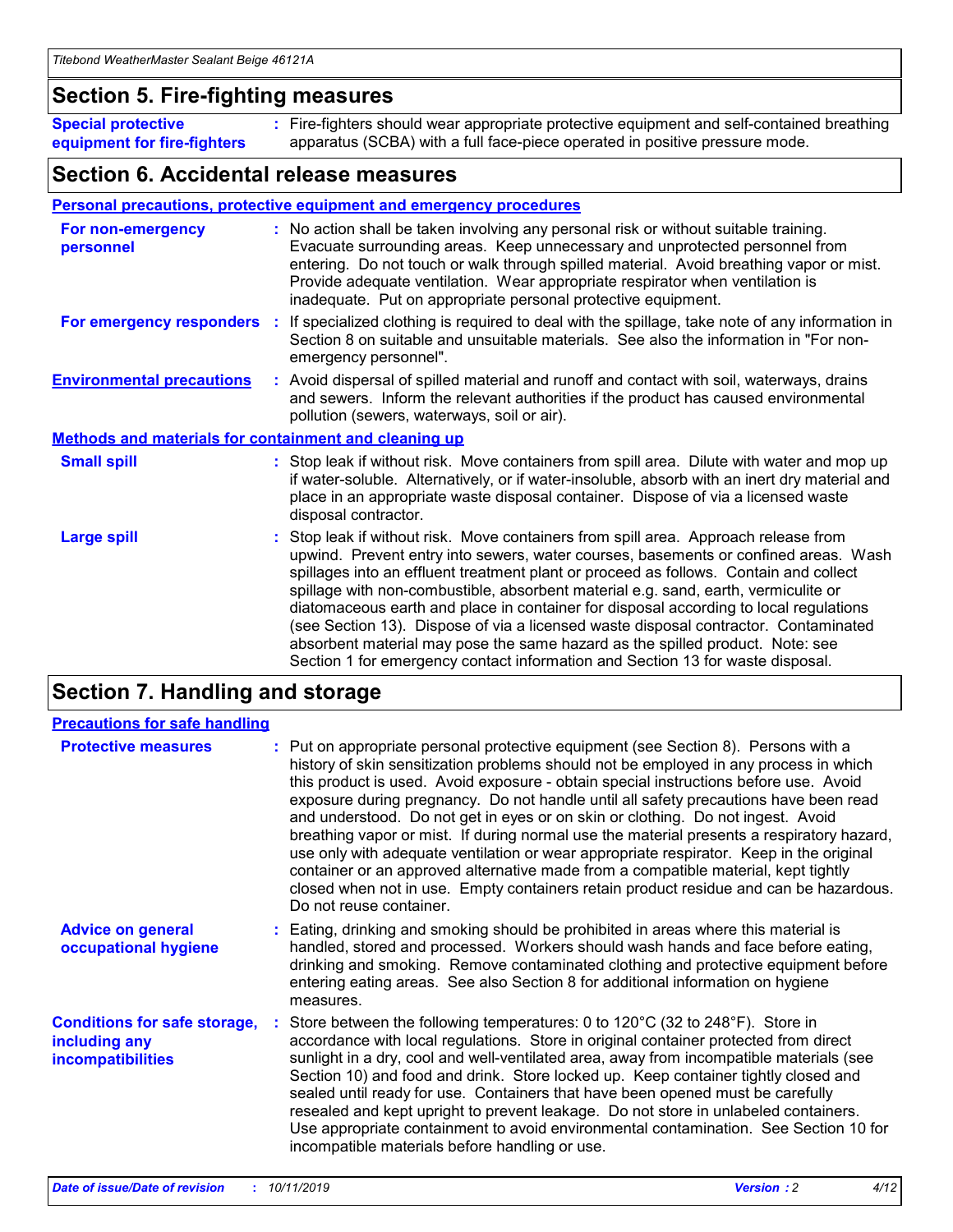## **Section 8. Exposure controls/personal protection**

#### **Control parameters**

#### **Occupational exposure limits**

| <b>Ingredient name</b>                               |    |                                          | <b>Exposure limits</b>                                                                                                                                                                                                                                                                                                                                                                                                                                                                                                                                                                                                 |
|------------------------------------------------------|----|------------------------------------------|------------------------------------------------------------------------------------------------------------------------------------------------------------------------------------------------------------------------------------------------------------------------------------------------------------------------------------------------------------------------------------------------------------------------------------------------------------------------------------------------------------------------------------------------------------------------------------------------------------------------|
| 3-aminopropyltriethoxysilane<br>Dibutyltin dilaurate |    |                                          | None.<br>ACGIH TLV (United States, 3/2019). Absorbed through skin.<br>Notes: as Sn<br>TWA: 0.1 mg/m <sup>3</sup> , (as Sn) 8 hours.<br>STEL: 0.2 mg/m <sup>3</sup> , (as Sn) 15 minutes.<br>NIOSH REL (United States, 10/2016). Absorbed through skin.<br>Notes: as Sn<br>TWA: 0.1 mg/m <sup>3</sup> , (as Sn) 10 hours.<br>OSHA PEL (United States, 5/2018). Notes: as Sn<br>TWA: $0.1 \text{ mg/m}^3$ , (as Sn) 8 hours.<br>OSHA PEL 1989 (United States, 3/1989). Absorbed through skin.<br>Notes: measured as Sn<br>TWA: 0.1 mg/m <sup>3</sup> , (measured as Sn) 8 hours. Form: Organic                           |
| <b>Appropriate engineering</b><br>controls           |    |                                          | : If user operations generate dust, fumes, gas, vapor or mist, use process enclosures,<br>local exhaust ventilation or other engineering controls to keep worker exposure to<br>airborne contaminants below any recommended or statutory limits.                                                                                                                                                                                                                                                                                                                                                                       |
| <b>Environmental exposure</b><br><b>controls</b>     |    |                                          | Emissions from ventilation or work process equipment should be checked to ensure<br>they comply with the requirements of environmental protection legislation. In some<br>cases, fume scrubbers, filters or engineering modifications to the process equipment<br>will be necessary to reduce emissions to acceptable levels.                                                                                                                                                                                                                                                                                          |
| <b>Individual protection measures</b>                |    |                                          |                                                                                                                                                                                                                                                                                                                                                                                                                                                                                                                                                                                                                        |
| <b>Hygiene measures</b>                              |    |                                          | : Wash hands, forearms and face thoroughly after handling chemical products, before<br>eating, smoking and using the lavatory and at the end of the working period.<br>Appropriate techniques should be used to remove potentially contaminated clothing.<br>Contaminated work clothing should not be allowed out of the workplace. Wash<br>contaminated clothing before reusing. Ensure that eyewash stations and safety<br>showers are close to the workstation location.                                                                                                                                            |
| <b>Eye/face protection</b>                           |    |                                          | : Safety eyewear complying with an approved standard should be used when a risk<br>assessment indicates this is necessary to avoid exposure to liquid splashes, mists,<br>gases or dusts. If contact is possible, the following protection should be worn, unless<br>the assessment indicates a higher degree of protection: chemical splash goggles.                                                                                                                                                                                                                                                                  |
| <b>Skin protection</b>                               |    |                                          |                                                                                                                                                                                                                                                                                                                                                                                                                                                                                                                                                                                                                        |
| <b>Hand protection</b>                               |    |                                          | : Chemical-resistant, impervious gloves complying with an approved standard should be<br>worn at all times when handling chemical products if a risk assessment indicates this is<br>necessary. Considering the parameters specified by the glove manufacturer, check<br>during use that the gloves are still retaining their protective properties. It should be<br>noted that the time to breakthrough for any glove material may be different for different<br>glove manufacturers. In the case of mixtures, consisting of several substances, the<br>protection time of the gloves cannot be accurately estimated. |
| <b>Body protection</b>                               |    | handling this product.                   | Personal protective equipment for the body should be selected based on the task being<br>performed and the risks involved and should be approved by a specialist before                                                                                                                                                                                                                                                                                                                                                                                                                                                |
| <b>Other skin protection</b>                         |    | specialist before handling this product. | : Appropriate footwear and any additional skin protection measures should be selected<br>based on the task being performed and the risks involved and should be approved by a                                                                                                                                                                                                                                                                                                                                                                                                                                          |
| <b>Respiratory protection</b>                        | ÷. | aspects of use.                          | Based on the hazard and potential for exposure, select a respirator that meets the<br>appropriate standard or certification. Respirators must be used according to a<br>respiratory protection program to ensure proper fitting, training, and other important                                                                                                                                                                                                                                                                                                                                                         |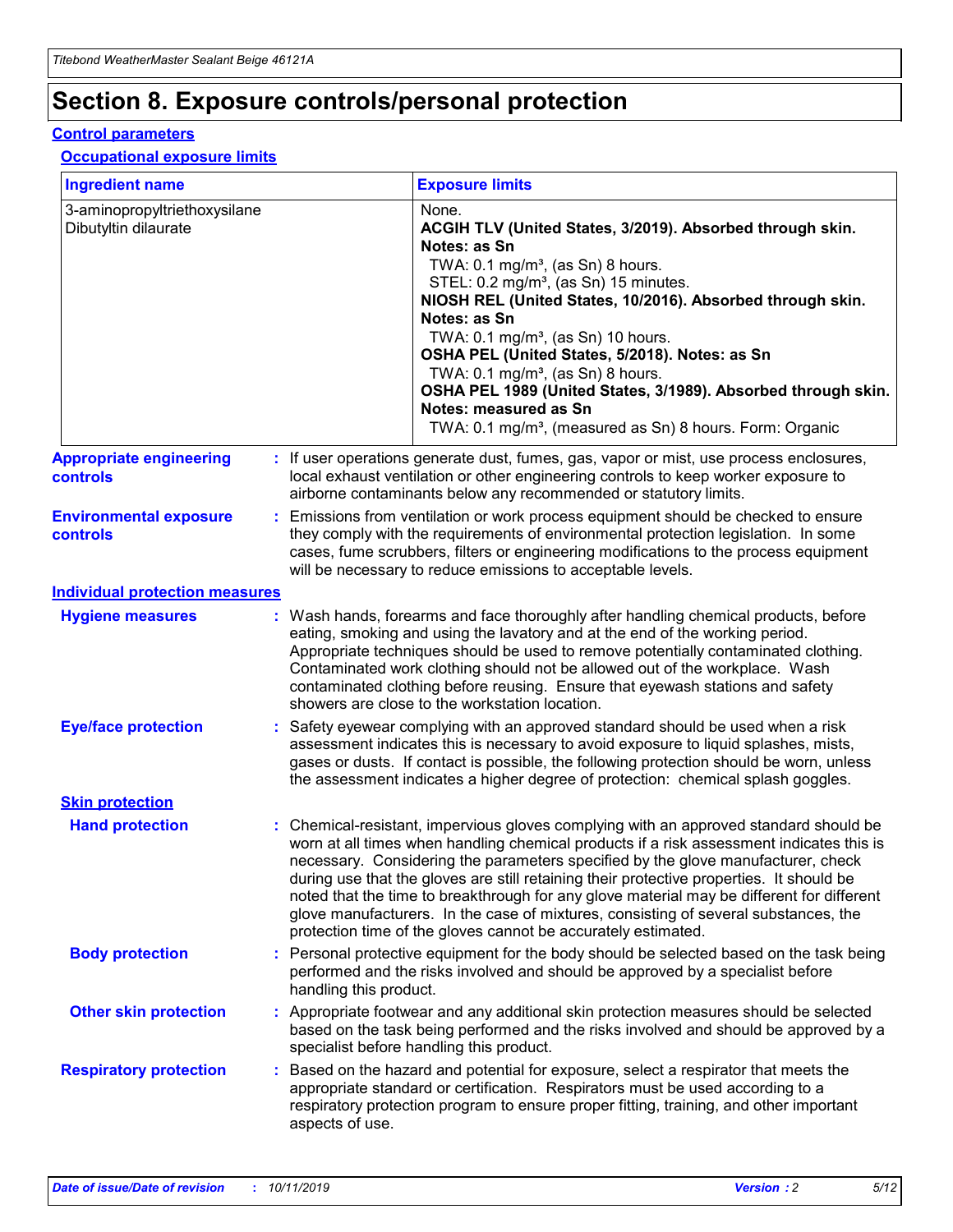### **Section 9. Physical and chemical properties**

#### **Appearance**

| <b>Physical state</b>                             | : Liquid. [Paste.]                                                |
|---------------------------------------------------|-------------------------------------------------------------------|
| <b>Color</b>                                      | Beige.                                                            |
| Odor                                              | None [Slight]                                                     |
| <b>Odor threshold</b>                             | : Not available.                                                  |
| рH                                                | : Not applicable.                                                 |
| <b>Melting point</b>                              | : Not available.                                                  |
| <b>Boiling point</b>                              | : $>100^{\circ}$ C ( $>212^{\circ}$ F)                            |
| <b>Flash point</b>                                | : Closed cup: >200°C (>392°F) [Setaflash.]                        |
| <b>Evaporation rate</b>                           | $:$ <1 (butyl acetate = 1)                                        |
| <b>Flammability (solid, gas)</b>                  | : Not available.                                                  |
| Lower and upper explosive<br>(flammable) limits   | : Not available.                                                  |
| <b>VOC (less water, less</b><br>exempt solvents)  | $: 0$ g/l                                                         |
| <b>Volatility</b>                                 | $: 0\%$ (w/w)                                                     |
| <b>Vapor density</b>                              | : Not available.                                                  |
| <b>Relative density</b>                           | : 1.4329                                                          |
| <b>Solubility</b>                                 | : Insoluble in the following materials: cold water and hot water. |
| <b>Solubility in water</b>                        | : Not available.                                                  |
| <b>Partition coefficient: n-</b><br>octanol/water | : Not available.                                                  |
| <b>Auto-ignition temperature</b>                  | $:$ Not available.                                                |
| <b>Decomposition temperature</b>                  | : Not available.                                                  |
| <b>Viscosity</b>                                  | $:$ Not available.                                                |

### **Section 10. Stability and reactivity**

| <b>Reactivity</b>                            |    | : No specific test data related to reactivity available for this product or its ingredients.            |
|----------------------------------------------|----|---------------------------------------------------------------------------------------------------------|
| <b>Chemical stability</b>                    |    | : The product is stable.                                                                                |
| <b>Possibility of hazardous</b><br>reactions |    | : Under normal conditions of storage and use, hazardous reactions will not occur.                       |
| <b>Conditions to avoid</b>                   |    | : No specific data.                                                                                     |
| <b>Incompatible materials</b>                | ٠. | No specific data.                                                                                       |
| <b>Hazardous decomposition</b><br>products   | ÷. | Under normal conditions of storage and use, hazardous decomposition products should<br>not be produced. |

## **Section 11. Toxicological information**

#### **Information on toxicological effects**

#### **Acute toxicity**

| <b>Product/ingredient name</b> | <b>Result</b>           | <b>Species</b> | <b>Dose</b>                | <b>Exposure</b> |
|--------------------------------|-------------------------|----------------|----------------------------|-----------------|
| 3-aminopropyltriethoxysilane   | <b>ILD50 Dermal</b>     | Rabbit         | 4.29 g/kg                  |                 |
| Dibutyltin dilaurate           | ILD50 Oral<br>LD50 Oral | Rat<br>Rat     | $1.57$ g/kg<br>175 $mg/kg$ |                 |
|                                |                         |                |                            |                 |

**Irritation/Corrosion**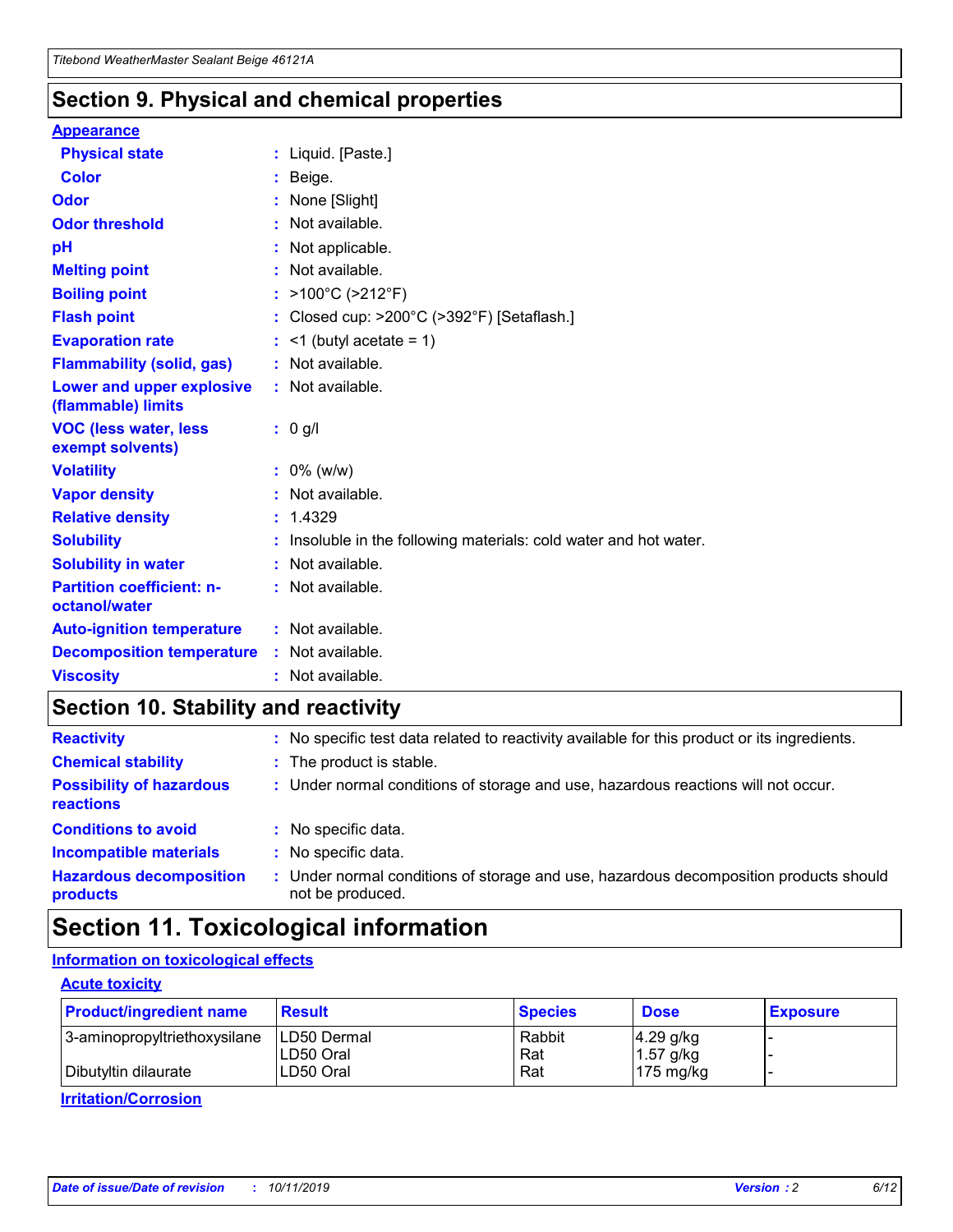## **Section 11. Toxicological information**

| <b>Product/ingredient name</b> | <b>Result</b>            | <b>Species</b> | <b>Score</b> | <b>Exposure</b>     | <b>Observation</b> |
|--------------------------------|--------------------------|----------------|--------------|---------------------|--------------------|
| 3-aminopropyltriethoxysilane   | Eyes - Mild irritant     | Rabbit         |              | $100 \text{ mg}$    |                    |
|                                | Eyes - Severe irritant   | Rabbit         |              | 24 hours 750        |                    |
|                                |                          |                |              | ug                  |                    |
|                                | Skin - Severe irritant   | Rabbit         |              | 24 hours 5          |                    |
|                                |                          |                |              | mq                  |                    |
| Dibutyltin dilaurate           | Eyes - Moderate irritant | Rabbit         |              | <b>24 hours 100</b> |                    |
|                                | Skin - Severe irritant   | Rabbit         |              | mg<br>500 mg        |                    |
|                                |                          |                |              |                     |                    |

#### **Sensitization**

Not available.

#### **Mutagenicity**

Not available.

#### **Carcinogenicity**

Not available.

#### **Reproductive toxicity**

Not available.

#### **Teratogenicity**

Not available.

#### **Specific target organ toxicity (single exposure)**

Not available.

#### **Specific target organ toxicity (repeated exposure)**

| <b>Name</b>                                                                  |                                                                                                                             | <b>Category</b> | <b>Route of</b><br>exposure  | <b>Target organs</b> |
|------------------------------------------------------------------------------|-----------------------------------------------------------------------------------------------------------------------------|-----------------|------------------------------|----------------------|
| Dibutyltin dilaurate                                                         |                                                                                                                             | Category 1      | $\qquad \qquad \blacksquare$ | respiratory system   |
| <b>Aspiration hazard</b><br>Not available.                                   |                                                                                                                             |                 |                              |                      |
| <b>Information on the likely</b><br>routes of exposure                       | : Not available.                                                                                                            |                 |                              |                      |
| <b>Potential acute health effects</b>                                        |                                                                                                                             |                 |                              |                      |
| <b>Eye contact</b>                                                           | : May cause eye irritation.                                                                                                 |                 |                              |                      |
| <b>Inhalation</b>                                                            | : No known significant effects or critical hazards.                                                                         |                 |                              |                      |
| <b>Skin contact</b>                                                          | : May cause skin irritation.                                                                                                |                 |                              |                      |
| <b>Ingestion</b>                                                             | : No known significant effects or critical hazards.                                                                         |                 |                              |                      |
| Symptoms related to the physical, chemical and toxicological characteristics |                                                                                                                             |                 |                              |                      |
| <b>Eye contact</b>                                                           | : Adverse symptoms may include the following:<br>irritation<br>watering<br>redness                                          |                 |                              |                      |
| <b>Inhalation</b>                                                            | : Adverse symptoms may include the following:<br>reduced fetal weight<br>increase in fetal deaths<br>skeletal malformations |                 |                              |                      |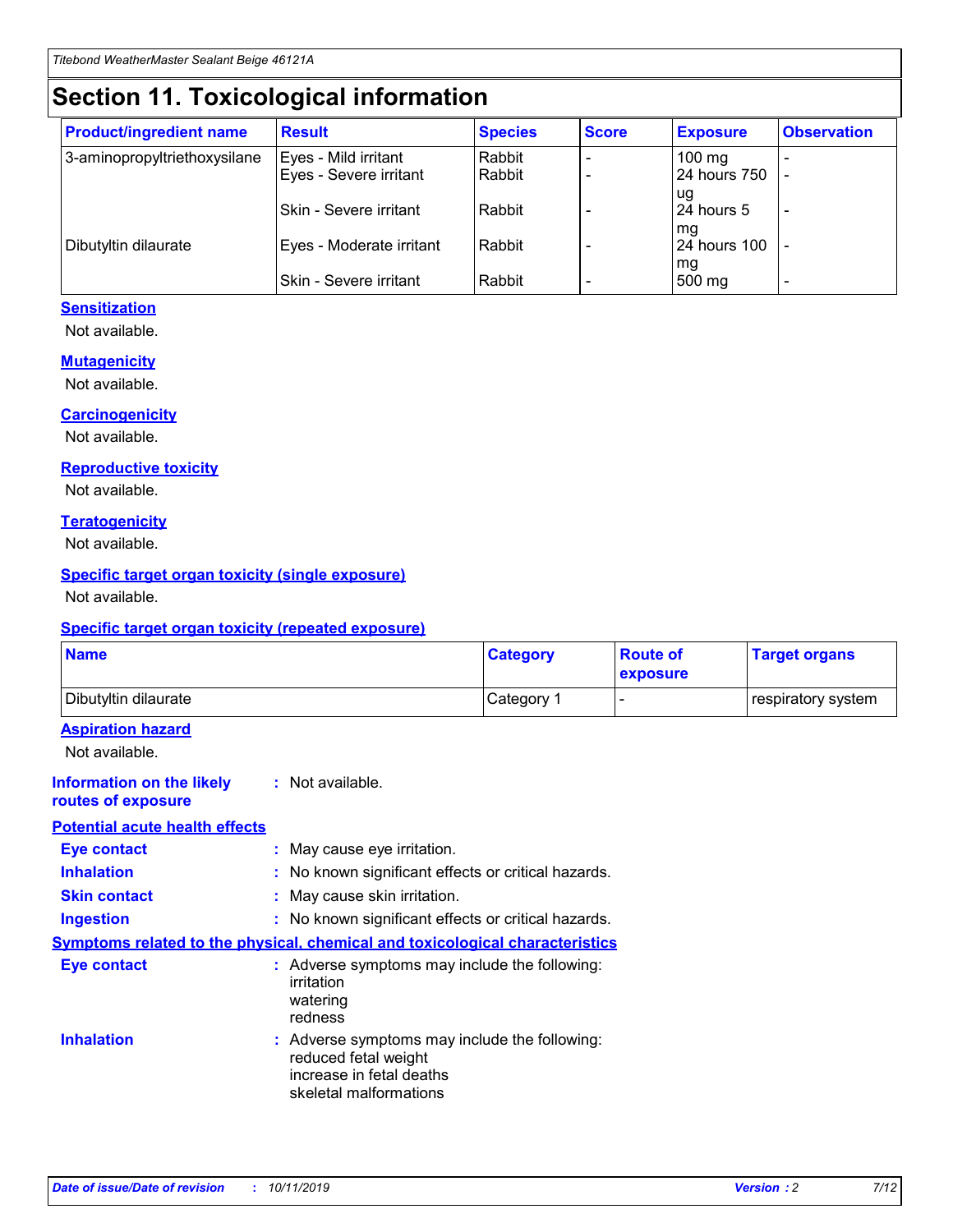## **Section 11. Toxicological information**

| <b>Skin contact</b>                     | : Adverse symptoms may include the following:                                                            |
|-----------------------------------------|----------------------------------------------------------------------------------------------------------|
|                                         | irritation                                                                                               |
|                                         | redness                                                                                                  |
|                                         | reduced fetal weight                                                                                     |
|                                         | increase in fetal deaths                                                                                 |
|                                         | skeletal malformations                                                                                   |
| <b>Ingestion</b>                        | : Adverse symptoms may include the following:                                                            |
|                                         | reduced fetal weight                                                                                     |
|                                         | increase in fetal deaths                                                                                 |
|                                         | skeletal malformations                                                                                   |
|                                         | Delayed and immediate effects and also chronic effects from short and long term exposure                 |
| <b>Short term exposure</b>              |                                                                                                          |
| <b>Potential immediate</b>              | : Not available.                                                                                         |
| effects                                 |                                                                                                          |
| <b>Potential delayed effects</b>        | : Not available.                                                                                         |
| Long term exposure                      |                                                                                                          |
| <b>Potential immediate</b>              | : Not available.                                                                                         |
| effects                                 |                                                                                                          |
| <b>Potential delayed effects</b>        | : Not available.                                                                                         |
| <b>Potential chronic health effects</b> |                                                                                                          |
| Not available.                          |                                                                                                          |
| <b>General</b>                          | : Once sensitized, a severe allergic reaction may occur when subsequently exposed to<br>very low levels. |
| <b>Carcinogenicity</b>                  | : No known significant effects or critical hazards.                                                      |
| <b>Mutagenicity</b>                     | : No known significant effects or critical hazards.                                                      |
| <b>Teratogenicity</b>                   | May damage the unborn child.                                                                             |
| <b>Developmental effects</b>            | : No known significant effects or critical hazards.                                                      |
| <b>Fertility effects</b>                | May damage fertility.                                                                                    |
| <b>Numerical measures of toxicity</b>   |                                                                                                          |
| <b>Acute toxicity estimates</b>         |                                                                                                          |
| الملحلة والمستحقق فالمرابط              |                                                                                                          |

Not available.

## **Section 12. Ecological information**

#### **Toxicity**

| <b>Product/ingredient name</b> | <b>Result</b>                     | <b>Species</b>                              | <b>Exposure</b> |
|--------------------------------|-----------------------------------|---------------------------------------------|-----------------|
| Dibutyltin dilaurate           | Chronic EC10 > 2 mg/l Fresh water | Algae - Scenedesmus<br><b>I</b> subspicatus | l 96 hours      |

#### **Persistence and degradability**

| <b>Product/ingredient name</b> | <b>Test</b>                                                                    | <b>Result</b>  |                   | <b>Dose</b> | <b>Inoculum</b>         |
|--------------------------------|--------------------------------------------------------------------------------|----------------|-------------------|-------------|-------------------------|
| Dibutyltin dilaurate           | OECD 301F<br>Ready<br>Biodegradability -<br>Manometric<br>Respirometry<br>Test | 23 % - 28 days |                   |             |                         |
| <b>Product/ingredient name</b> | <b>Aquatic half-life</b>                                                       |                | <b>Photolysis</b> |             | <b>Biodegradability</b> |
| Dibutyltin dilaurate           |                                                                                |                |                   |             | Inherent                |

#### **Bioaccumulative potential**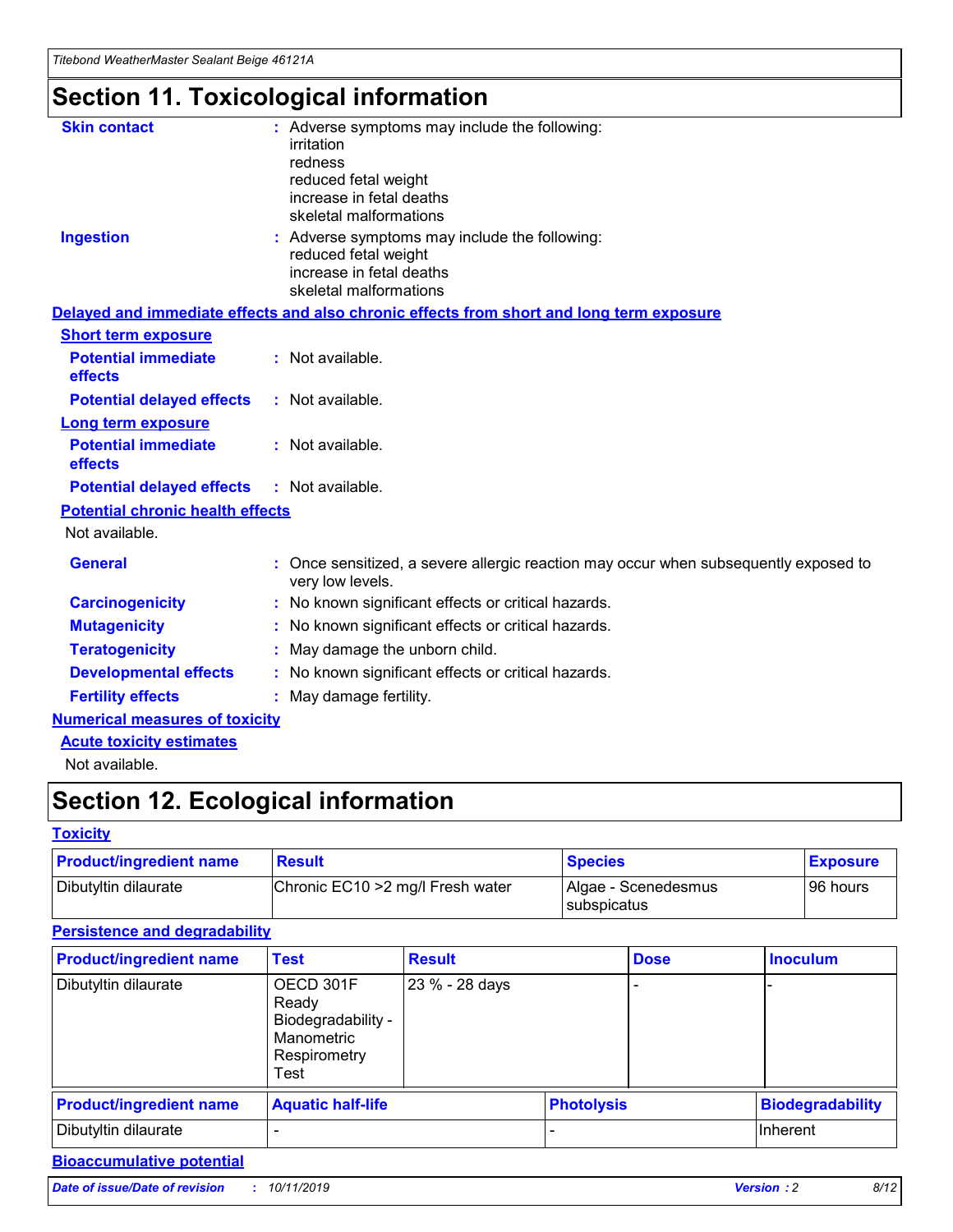## **Section 12. Ecological information**

| <b>Product/ingredient name</b> | $LoaPow$ | <b>BCF</b> | <b>Potential</b> |
|--------------------------------|----------|------------|------------------|
| 3-aminopropyltriethoxysilane   | 1.7      | 3.4        | low              |
| Dibutyltin dilaurate           | 4.44     | 2.91       | low              |

#### **Mobility in soil**

| <b>Soil/water partition</b><br>coefficient (K <sub>oc</sub> ) | : Not available.                                    |
|---------------------------------------------------------------|-----------------------------------------------------|
| <b>Other adverse effects</b>                                  | : No known significant effects or critical hazards. |

### **Section 13. Disposal considerations**

**Disposal methods :**

The generation of waste should be avoided or minimized wherever possible. Disposal of this product, solutions and any by-products should at all times comply with the requirements of environmental protection and waste disposal legislation and any regional local authority requirements. Dispose of surplus and non-recyclable products via a licensed waste disposal contractor. Waste should not be disposed of untreated to the sewer unless fully compliant with the requirements of all authorities with jurisdiction. Waste packaging should be recycled. Incineration or landfill should only be considered when recycling is not feasible. This material and its container must be disposed of in a safe way. Care should be taken when handling emptied containers that have not been cleaned or rinsed out. Empty containers or liners may retain some product residues. Avoid dispersal of spilled material and runoff and contact with soil, waterways, drains and sewers.

## **Section 14. Transport information**

|                                      | <b>DOT</b><br><b>Classification</b> | <b>TDG</b><br><b>Classification</b> | <b>Mexico</b><br><b>Classification</b> | <b>ADR/RID</b>               | <b>IMDG</b>    | <b>IATA</b>    |
|--------------------------------------|-------------------------------------|-------------------------------------|----------------------------------------|------------------------------|----------------|----------------|
| <b>UN number</b>                     | Not regulated.                      | Not regulated.                      | Not regulated.                         | Not regulated.               | Not regulated. | Not regulated. |
| <b>UN proper</b><br>shipping name    |                                     |                                     |                                        |                              |                |                |
| <b>Transport</b><br>hazard class(es) | $\blacksquare$                      | $\overline{\phantom{0}}$            | $\overline{\phantom{a}}$               | $\qquad \qquad \blacksquare$ | $\blacksquare$ | $\blacksquare$ |
| <b>Packing group</b>                 | $\overline{\phantom{a}}$            | -                                   |                                        | -                            |                | -              |
| <b>Environmental</b><br>hazards      | No.                                 | No.                                 | No.                                    | No.                          | No.            | No.            |

## **Section 15. Regulatory information**

#### **U.S. Federal regulations**

#### **SARA 302/304**

#### **Composition/information on ingredients**

No products were found.

**SARA 304 RQ :** Not applicable.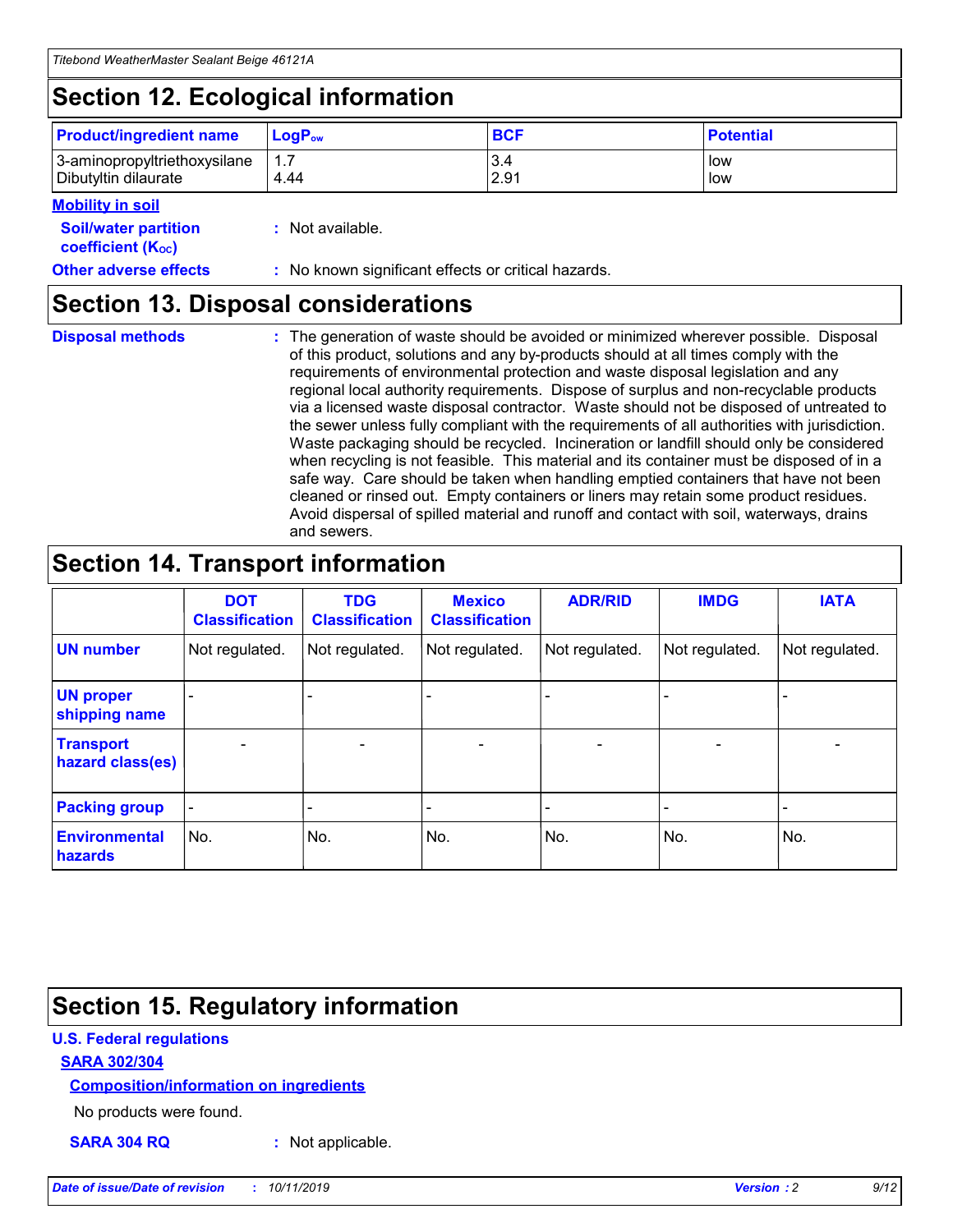## **Section 15. Regulatory information**

#### **SARA 311/312**

**Classification :** EYE IRRITATION - Category 2B SKIN SENSITIZATION - Category 1 TOXIC TO REPRODUCTION (Fertility) - Category 1B TOXIC TO REPRODUCTION (Unborn child) - Category 1B

#### **Composition/information on ingredients**

| <b>Name</b>                  | $\frac{9}{6}$ | <b>Classification</b>                                                                                            |
|------------------------------|---------------|------------------------------------------------------------------------------------------------------------------|
| 3-aminopropyltriethoxysilane | $\leq$ 3      | <b>FLAMMABLE LIQUIDS - Category 4</b><br><b>ACUTE TOXICITY (oral) - Category 4</b>                               |
|                              |               | SKIN IRRITATION - Category 2<br>EYE IRRITATION - Category 2A                                                     |
| Dibutyltin dilaurate         | ≤0.3          | ACUTE TOXICITY (oral) - Category 3<br>SKIN CORROSION - Category 1C                                               |
|                              |               | SERIOUS EYE DAMAGE - Category 1<br>SKIN SENSITIZATION - Category 1<br><b>GERM CELL MUTAGENICITY - Category 2</b> |
|                              |               | TOXIC TO REPRODUCTION (Fertility) - Category 1B<br>TOXIC TO REPRODUCTION (Unborn child) - Category 1B            |
|                              |               | SPECIFIC TARGET ORGAN TOXICITY (REPEATED<br>EXPOSURE) (respiratory system) - Category 1                          |

#### **State regulations**

| <b>Massachusetts</b> | : None of the components are listed. |
|----------------------|--------------------------------------|
| <b>New York</b>      | : None of the components are listed. |
| <b>New Jersey</b>    | : None of the components are listed. |
| <b>Pennsylvania</b>  | : None of the components are listed. |

#### **California Prop. 65**

**A** WARNING: This product can expose you to methanol, which is known to the State of California to cause birth defects or other reproductive harm. For more information go to www.P65Warnings.ca.gov.

| <b>Ingredient name</b> | No significant risk Maximum<br>level | acceptable dosage<br>level |
|------------------------|--------------------------------------|----------------------------|
| methanol               |                                      | Yes.                       |

#### **International regulations**

**Chemical Weapon Convention List Schedules I, II & III Chemicals** Not listed.

#### **Montreal Protocol**

Not listed.

#### **Stockholm Convention on Persistent Organic Pollutants**

Not listed.

#### **UNECE Aarhus Protocol on POPs and Heavy Metals**

Not listed.

#### **Inventory list**

### **China :** All components are listed or exempted.

**United States TSCA 8(b) inventory :** All components are active or exempted.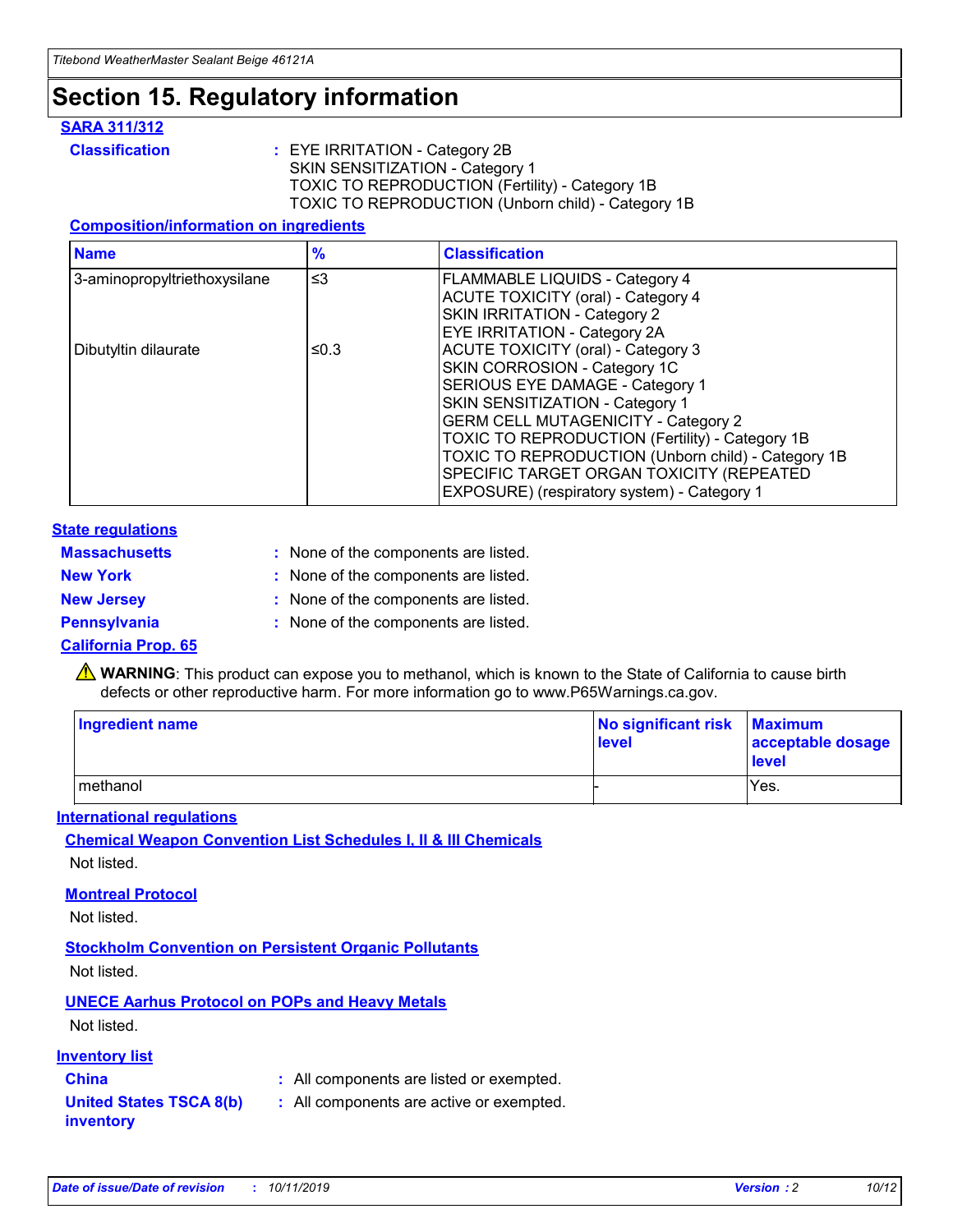## **Section 16. Other information**

**Hazardous Material Information System (U.S.A.)**



**Caution: HMIS® ratings are based on a 0-4 rating scale, with 0 representing minimal hazards or risks, and 4 representing significant hazards or risks. Although HMIS® ratings and the associated label are not required on SDSs or products leaving a facility under 29 CFR 1910.1200, the preparer may choose to provide them. HMIS® ratings are to be used with a fully implemented HMIS® program. HMIS® is a registered trademark and service mark of the American Coatings Association, Inc.**

**The customer is responsible for determining the PPE code for this material. For more information on HMIS® Personal Protective Equipment (PPE) codes, consult the HMIS® Implementation Manual.**

#### **National Fire Protection Association (U.S.A.)**



**Reprinted with permission from NFPA 704-2001, Identification of the Hazards of Materials for Emergency Response Copyright ©1997, National Fire Protection Association, Quincy, MA 02269. This reprinted material is not the complete and official position of the National Fire Protection Association, on the referenced subject which is represented only by the standard in its entirety.**

**Copyright ©2001, National Fire Protection Association, Quincy, MA 02269. This warning system is intended to be interpreted and applied only by properly trained individuals to identify fire, health and reactivity hazards of chemicals. The user is referred to certain limited number of chemicals with recommended classifications in NFPA 49 and NFPA 325, which would be used as a guideline only. Whether the chemicals are classified by NFPA or not, anyone using the 704 systems to classify chemicals does so at their own risk.**

**Procedure used to derive the classification**

| <b>Classification</b>                                                                                                                                                    |                                                                                                                                                  | <b>Justification</b>                                                                                                                                                                                                                                                                                                                                                                                                 |  |
|--------------------------------------------------------------------------------------------------------------------------------------------------------------------------|--------------------------------------------------------------------------------------------------------------------------------------------------|----------------------------------------------------------------------------------------------------------------------------------------------------------------------------------------------------------------------------------------------------------------------------------------------------------------------------------------------------------------------------------------------------------------------|--|
| EYE IRRITATION - Category 2B<br>SKIN SENSITIZATION - Category 1<br>TOXIC TO REPRODUCTION (Fertility) - Category 1B<br>TOXIC TO REPRODUCTION (Unborn child) - Category 1B |                                                                                                                                                  | Expert judgment<br>Expert judgment<br>Expert judgment<br>Expert judgment                                                                                                                                                                                                                                                                                                                                             |  |
| <b>History</b>                                                                                                                                                           |                                                                                                                                                  |                                                                                                                                                                                                                                                                                                                                                                                                                      |  |
| Date of printing                                                                                                                                                         | : 4/22/2022                                                                                                                                      |                                                                                                                                                                                                                                                                                                                                                                                                                      |  |
| Date of issue/Date of<br>revision                                                                                                                                        | : 10/11/2019                                                                                                                                     |                                                                                                                                                                                                                                                                                                                                                                                                                      |  |
| Date of previous issue                                                                                                                                                   | : 10/16/2020                                                                                                                                     |                                                                                                                                                                                                                                                                                                                                                                                                                      |  |
| <b>Version</b>                                                                                                                                                           | $\therefore$ 2                                                                                                                                   |                                                                                                                                                                                                                                                                                                                                                                                                                      |  |
| <b>Key to abbreviations</b>                                                                                                                                              | $\therefore$ ATE = Acute Toxicity Estimate<br><b>BCF</b> = Bioconcentration Factor<br>IBC = Intermediate Bulk Container<br>$UN = United Nations$ | GHS = Globally Harmonized System of Classification and Labelling of Chemicals<br>IATA = International Air Transport Association<br><b>IMDG = International Maritime Dangerous Goods</b><br>LogPow = logarithm of the octanol/water partition coefficient<br>MARPOL = International Convention for the Prevention of Pollution From Ships, 1973<br>as modified by the Protocol of 1978. ("Marpol" = marine pollution) |  |